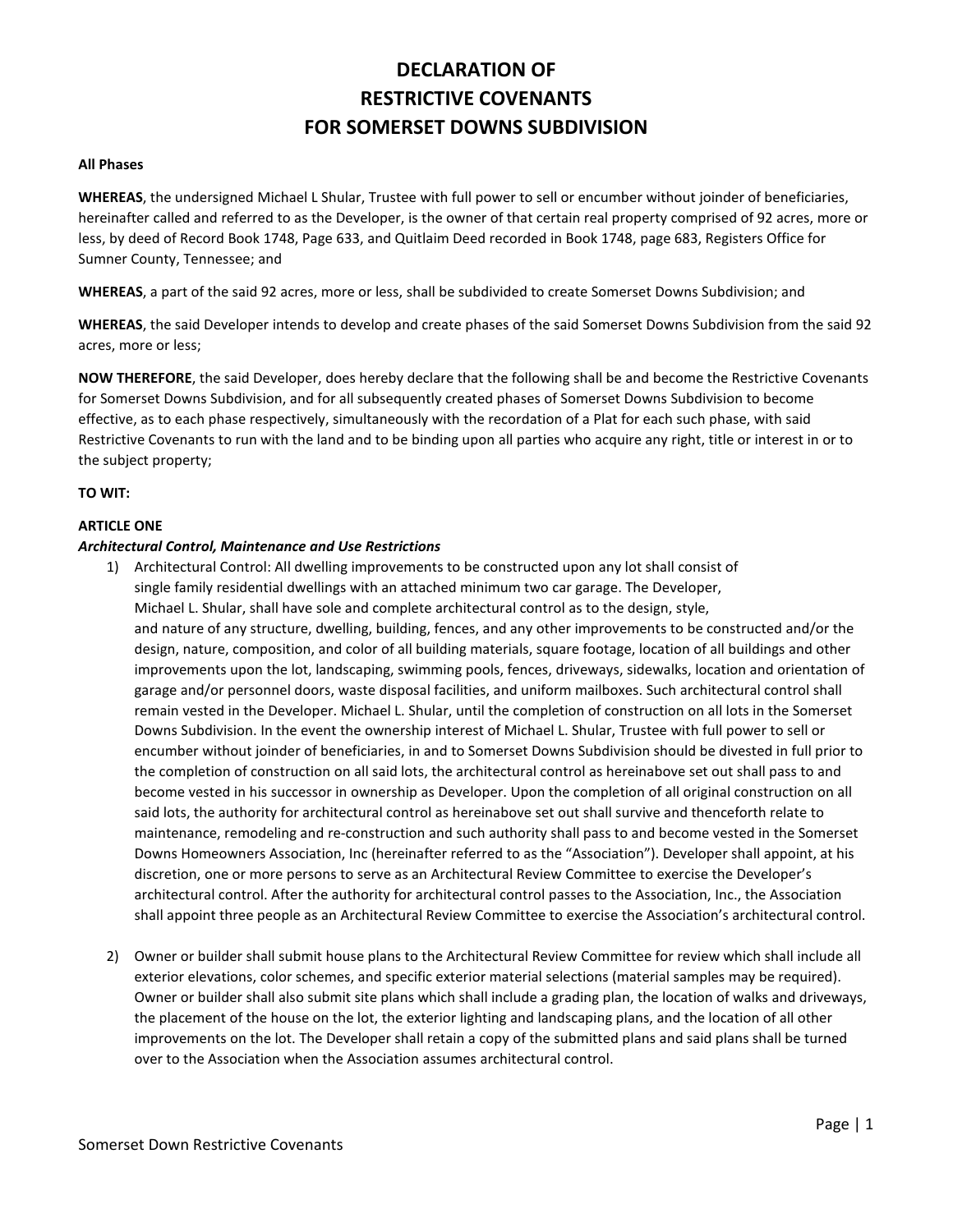- 3) The Developer, the Association, and the individual members of the Architectural Review Committee shall not be liable for any act or omission in performing or purporting to perform their functions, duties, and responsibilities as indicated by the approval or disapproval of any Lot Owner's duly submitted and/or re-submitted plans. Approvals or disapprovals shall be given within 30 days from the date the complete plans and/or final specifications were received by the Architectural Review Committee, which date shall be evidenced by the signed receipt thereof. Approval shall be deemed to have been granted by acquiescence and the requirements of plan submission shall be deemed to have been fully satisfied or waived in the event that neither a request for additional information/clarification nor a disapproval is made within said 30 days from the date of receipt all the complete and final required plans and specifications.
- 4) Approval or disapproval by Developer and/or Association and/or the Architectural Review Committee shall not be deemed to constitute any warranty or representation, including without limitation, as to fitness, design, or adequacy of the proposed construction or compliance with applicable statutes, codes and regulations. Anything contained in this Article or elsewhere to the contrary notwithstanding, Developer and/or Association and/or Architectural Review Committee are hereby authorized and empowered, at their sole and absolute discretion, respectively, to make and permit reasonable modifications or deviations from any of the requirements of this Declaration relating to the type, kind, quantity, or quality of the building materials to be used in the construction of any building or improvement on any lot and of the size and location of any such building or improvement when, in their respective sole, and final judgment, the grant of such modifications and deviations will be in harmony with existing structures and will not materially detract from the aesthetic appearance of the Property and it's improvements as a whole, provided, however, all such modifications and deviations must remain subject to and in accordance with all applicable ordinances, requirements and regulations as established and promulgated by the Planning Department, Department of Codes Administration, Fire Department. Health Department and other applicable civil and government authorities of the Sumner County, and state of Tennessee.
- 5) Structural Compliance: All improvements shall be constructed in compliance with the plans and specifications approved by the Architectural Review Committee. In the event any Lot Owner should proceed with construction without approval, the Developer or Association may petition a court of competent jurisdiction for an order to cease and desist in such un-approved construction and the Lot Owner shall be liable for all cost and expenses, including reasonable attorney's fees and court costs, which may arise by reason thereof.
- 6) Minimum square footage of heating living area for first (ground) floor of dwelling improvements shall not be less than:
	- a. Any one-story residence shall have a minimum of 2200 square feet of floor space, as measured from the exterior of the walls, devoted to the living area. Bonus room square footage must be in addition to the minimum square footage requirements for one-story requirements.
	- b. Any one and one half-story residence shall have a minimum of 1700 square feet of first floor space devoted to the living space. Entire home shall have a minimum of 2500 square feet of floor space dedicated to the living area.
	- c. Any full two story residence shall have a minimum of 1250 square feet of first floor space devoted to the living area and 1250 sq. ft. living space minimum for 2nd floor. The total living area of a two story residence shall have a minimum of 2500 square feet.
	- d. Note: Basements shall not be counted as floors or stories. All one, one & one-half, and two story dwellings must have a minimum of a two car garage attached to the main dwelling, dwellings with a basement may have a minimum of a two car garage in basement.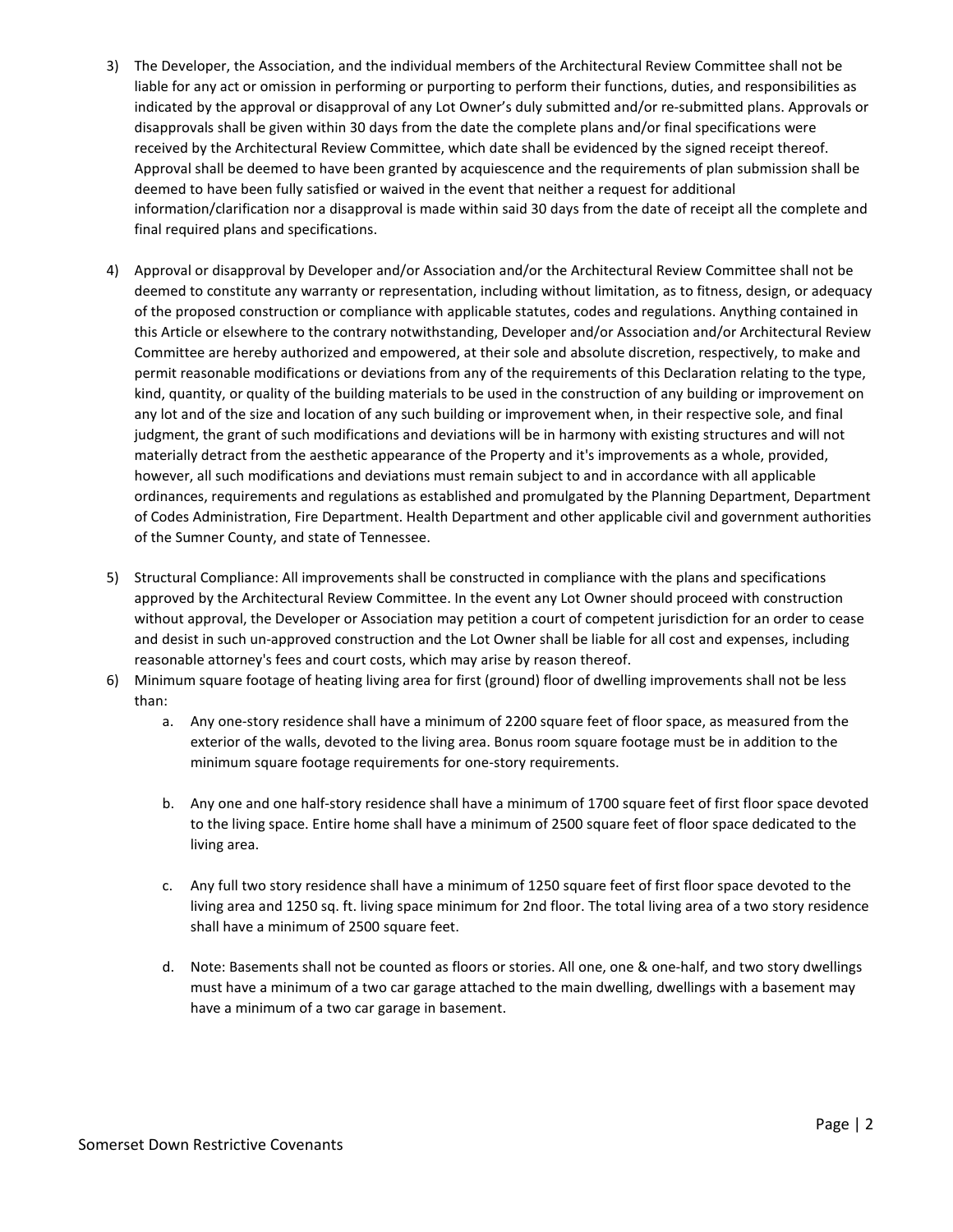- 7) No lot shall contain a garage that has an entrance from the front, unless the lot will only accommodate such a garage; but this restriction against a front entrance does not imply that any other location that is not a front entrance shall automatically be approved. Garage location shall be approved in writing by the Architectural Review Committee.
- 8) Setback Line Restrictions: No building or structure, or any part thereof, may be located on any lot nearer to the front, side or rear property lines than the minimum building setback lines set forth on the plan of record or as required by local authorities.
- 9) No house plan or similar house plan may repeat within an 8 lot section. This extends from either side of the house, across the street, or on visible streets bordering the property to the rear.
- 10) Uniform Mailboxes: All mailboxes in Somerset Downs Subdivision will be of uniform design and materials and have uniform numbers as specified by the Architectural Review Committee.
- 11) Uniform Plantings: Certain Uniform plantings along the sidewalk may be specified in writing by the Architectural Review Committee for each lot. All lots shall be sodded from the curb to a line even with the house prior to occupancy and all side yards and back yards shall be seeded and strawed prior to occupancy.
- 12) Obstruction of Public Streets: No plant, tree, motor vehicle or structure of any kind or nature shall be permitted to create any visual or line of sight obstruction or safety hazard to the normal flow of traffic within Somerset Downs Subdivision. No motor vehicles shall be permitted to park on any street within Somerset Downs Subdivision.
- 13) Sidewalks, Walkways, Driveways, and Turnarounds:
	- a. Public sidewalks, located within applicable easements or rights of way as set forth on the plan of record shall be constructed in accordance with specification as set forth by the Developer at the expense of the Lot Owner immediately upon the completion of each dwelling improvement. The sidewalks shall be a broom finished concrete with a natural color.
	- b. Private sidewalks, walkways, driveways, and turnarounds shall be constructed of exposed aggregate concrete with clear sealant, or alternate type finish subject to approval of Developer, at the expense of each Lot Owner immediately upon the completion of each dwelling improvement and subject to architectural control as set forth herein. Lot Owner is responsible for damage to sidewalk, curbs, culverts or other on site improvements that might be damaged during construction.
- 14) All dwellings shall have masonry foundations with brick, stone, stucco or EIFS to grade. The exterior walls, except as hereinafter specified, shall be a minimum of 100% brick, stone, stone veneer, stucco, or EIFS construction.
- 15) Exterior trim (soffit, fascia, eaves, etc.) shall be of vinyl or aluminum only, in neutral colors only (white, beige, taupe, eggshell) unless otherwise approved in writing by the Architectural Review Committee. The Architectural Review Committee reserves the right to allow wood or other synthetic material in dormers, bay windows, box windows or other similar areas on home.
- 16) All roofing materials are to be tri-dimensional minimum 25 year shingle in the colors of black, gray or weatherwood, unless otherwise approved in writing by the Architectural Review Committee.
- 17) Swimming Pools: Inground swimming pools shall be allowed on lots that will accommodate such pools, and must be approved by the Developer or the Association, shall be located at the rear of the dwelling, must have a perimeter enclosure, and be subject to architectural control as set forth herein.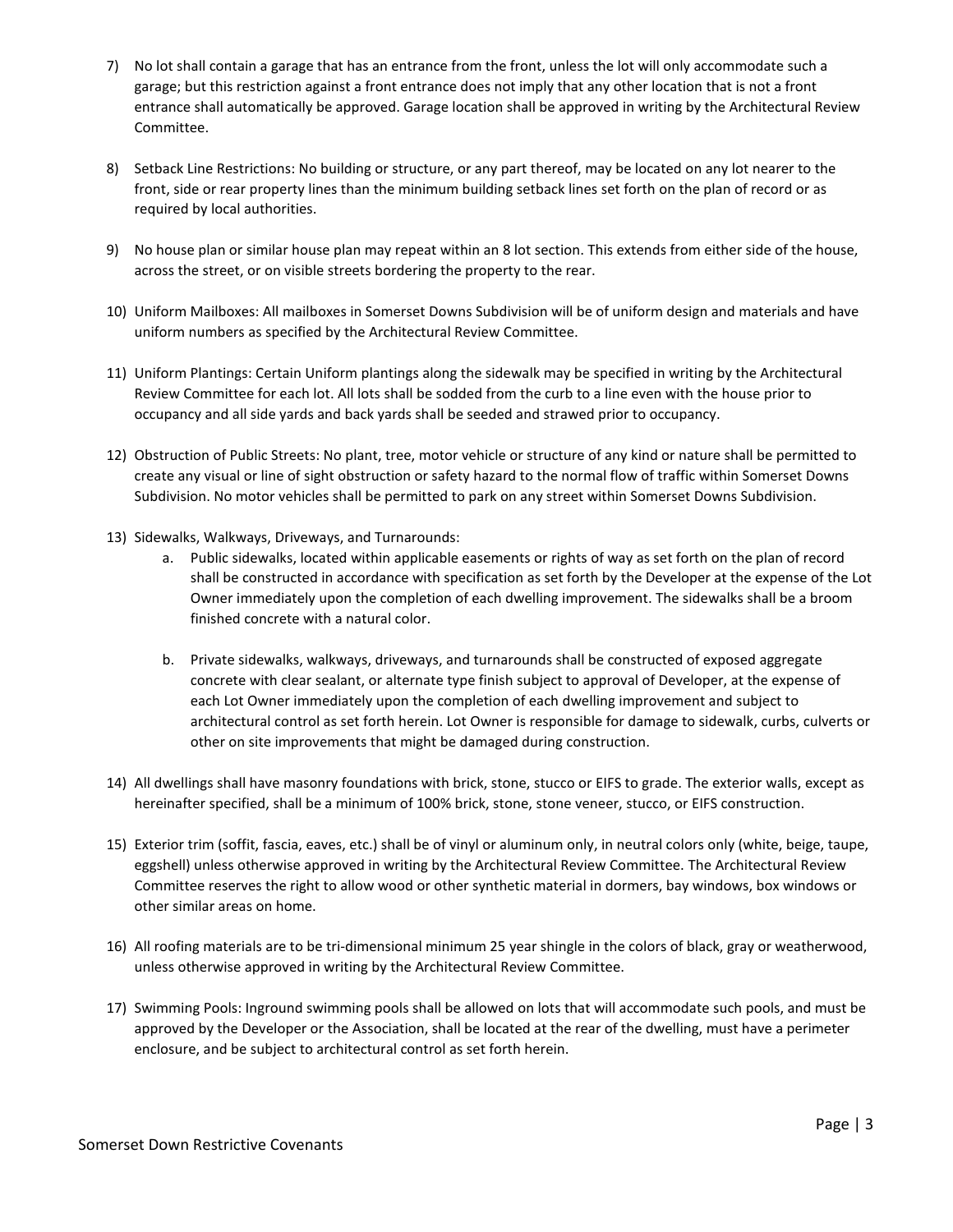- 18) Storage Tanks and Refuse Disposal: No exposed ground tanks or receptacles shall be permitted for the storage of fuel, water, or any other substance, except for household garbage and refuse resulting from normal daily living and of a nature which is satisfactory for pickup by the contractor employed by the Developer or the Somerset Downs Homeowner's Association, Inc. All household garbage and refuse receptacles shall be concealed from view of neighboring lots, roads, streets, open areas, and subject to architectural control as set forth herein. No incinerators shall be permitted.
- 19) Underground Utilities: All utilities, together with such cables, wires, pipes, conduits, as may be appurtenant thereto, shall be underground.
- 20) Fences: Fences shall be located at the rear of the dwelling, and be constructed of brick, stone, stone veneer, stucco, or EIFS construction, to match the residence, or wrought iron, or as approved by the Architectural Review Committee.
- 21) Clothes Lines: Outside clothes lines shall not be permitted.
- 22) Signs and Advertisements: No sign, advertisement, billboard or advertising structure of any kind shall be erected upon or displayed or otherwise exposed to view on any lot or any improvement thereon without the prior written consent of the Architectural Review Committee; provided that this requirement shall not preclude the installation by the Developer or signs identifying the entire residential development and provided further that this requirement shall not preclude the placement by owners of "For Sale" signs, in front of the individual residences, of such size, character and number as shall from time to time be approved by the Architectural Review Committee. The Developer or the Association shall have the right to remove any unapproved sign, advertisement, billboard or structure that is placed upon any lot and, in doing so, shall not be subject to any liability for trespass or other tort in connection therewith or arising therefrom.
- 23) Use of Temporary Structures: No structure of a temporary character, mobile home, camper, trailer, basement, tent, shack, garage, barn, or other outbuilding shall be erected, moved on to any Lot, and/or used at any time as a residence, nor shall any residence of temporary character be permitted. No structure of any kind except a dwelling house may be occupied as a residence, and the outside of any building so occupied must be completed before occupancy, including landscaping, except as to landscaping, in such cases specifically approved by the Architectural Review Committee and then only when an escrow for funds in an amount equal to one and one- half times the amount estimated as being necessary to complete such landscaping has been established with funds provided by the Owner in order to assure completion; in each case, a time period for completion shall be set forth, at the sole discretion of the Architectural Review Committee and, upon expiration of such time period, the Developer or Association shall be (and is hereby) authorized, without liability or recourse, to expend such escrow funds as may be necessary, at the sole discretion of the Developer or Association, to effect the completion, with the surplus of any escrow funds, less costs incurred, to be refunded to the Owner. Said escrow funds may be held and administered by the Developer, the Association, the Owner's mortgage lender, or a third party escrow agent, as may be required in each case. No new residence shall be built upon any Lot unless it conforms to and is in harmony with the existing structures or plans for proposed structures which have been approved by the Architectural Review Committee and not more than one residence may be maintained upon any Lot at time. Temporary structures may be utilized for construction and sales offices during the construction and initial sales period. Any such temporary construction and/or sales office structures must be approved by the Architectural Review Committee and must be removed immediately upon completion of such construction and sales, respectively, and shall, in any event, be subject to removal at the sole discretion of the Developer or Association.
- 24) Storage of Automobiles, Boats, Trailers, and other vehicles: No trailers, boat trailers. travel/camping trailers, inoperative or unlicensed automobiles, or motor homes shall be parked or stored in the public street right-of-way or forward of the front building set-back line. Storage of such items and vehicles must be screened from public view,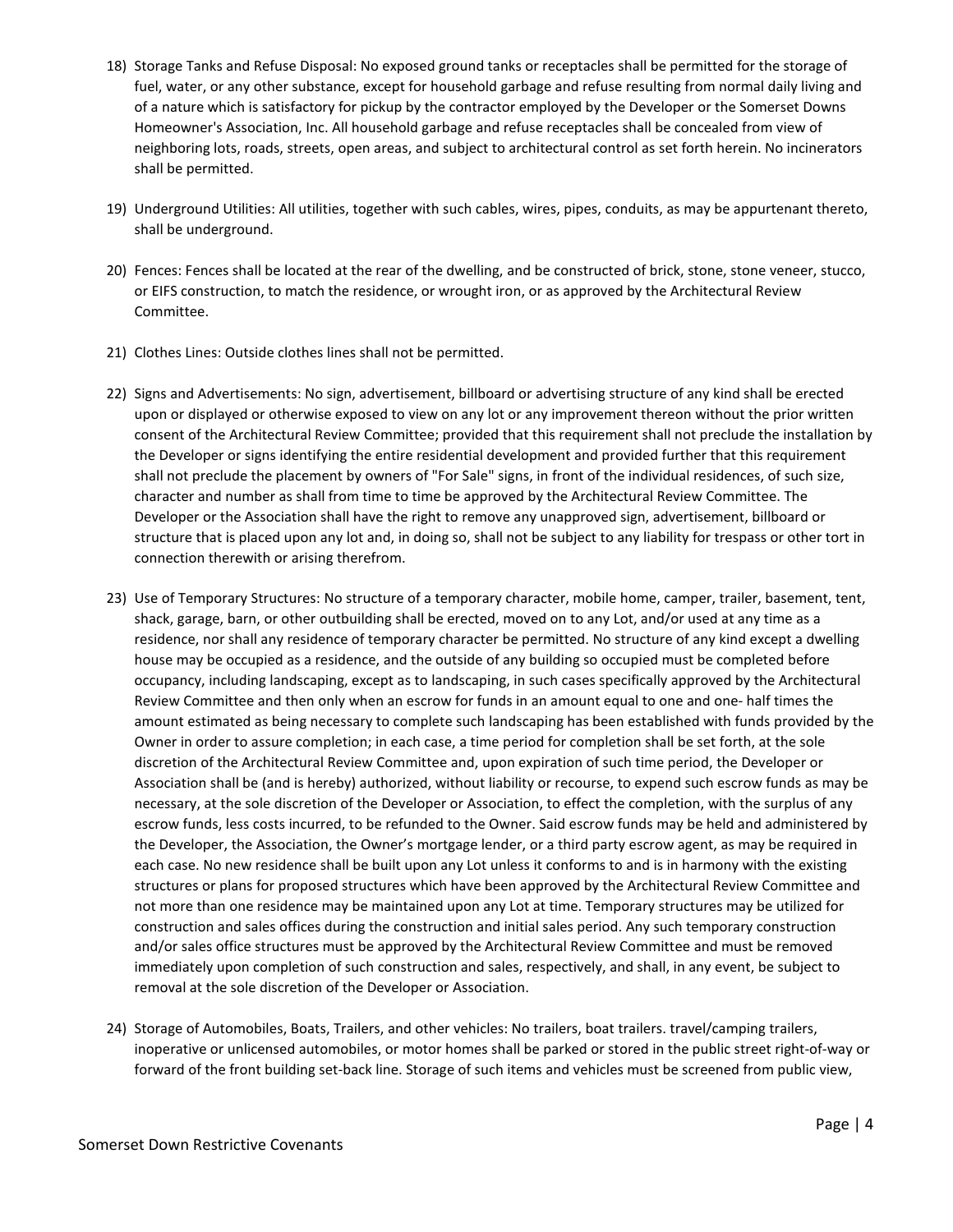either within the garage or behind a fence or screen type structure which shall be subject to the approval of the Architectural Review Committee. No tractor trailers, buses, or other commercial type vehicles shall be parked or stored on driveways or in the public street right-of-way, with exception for private or commercial moving vans and other vehicles when actually engaged in loading or unloading pursuant to moving an Owner in and out of the property and/or when engaged in loading or unloading pursuant to delivering or removing furniture, appliances and the Owner's personal property to and from the property.

- 25) Type and Location of Antenna: No electric antenna or receiving/transmitting device of any type shall be erected, constructed, placed, or permitted to remain upon any Lot, house, or building except for satellite dishes of not more than 30 inches in diameter that are not visible from the street.
- 26) Window Air-conditioning Units or PTACS are not permitted.
- 27) Recreational Equipment: All playground and recreational equipment must be used, erected, placed and maintained to the rear of all Lots. All playground or recreational equipment shall be installed in such manner as to be substantially screened from the public right-of-way and in a location that shall be approved by the Architectural Review Committee prior to being installed.
- 28) No Lot shall be used for storage of material and/or equipment, except for normal and reasonable residential requirements, or incident to the construction and/or repair of improvements. The accumulation or burning of garbage, trash, or rubbish of any kind is strictly prohibited. In the event of default on the part of the Owner or occupant of any Lot in observing the aforesaid maintenance requirements, such default continuing after ten days written notice thereof, the Developer or Association, or their respective appointed agent and/or contractor, may enter upon the Lot to repair, maintain, and restore such items as may be required to achieve compliance herewith, and when doing so in good faith shall not be subject to any liability for trespass or otherwise; any and all cost incurred by such action shall be charged against the Owner and become enforceable and collectable as a lien against the title to said Lot in the same manner and to the same extent as association dues or a common area maintenance assessment.
- 29) Lot Owner and builder shall insure that at all times during construction that work is handled in a neat and orderly fashion so that no clutter or trash remains on the lot and that no residue from construction reaches the street or any adjoining property. In particular, the Lot Owner and builder shall insure that no mud or dirt from the Lot enters the street or adjoining Lots. Barriers to water and mud flow shall be erected by the Lot Owner and builder wherever needed. In the event that Lot Owner and builder fail to take steps to prevent such spillover into the street and/or adjoining property. Developer shall have the right, at his discretion, to take such steps as Developer may deem to be necessary to remedy the situation and charge the Lot Owner for ail costs, including, but not limited to, the costs of materials, labor, equipment, and the costs for cleaning and/or repairing the street and/or any adjoining property which may be incurred by the Developer in effecting said remedy as may be required to achieve compliance herewith, and, when doing so in good faith. Developer shall not be subject to any liability for trespass or otherwise. Any and all costs incurred by such actions by Developer shall be charged against the Owner, and, if not paid within 30 days, shall become enforceable and collectable as a lien against the title to said Lot in the same manner and to the same extent as association dues or a common area maintenance assessment.
- 30) Damage, Destruction, and Maintenance: In the event of damage or destruction to any improvements located upon the property, the respective Owner thereof shall promptly, subject to release by local authorities and Owner's insurance carrier, as my be appropriate, clear the property of any debris and maintain the property in a safe and neat manner. Subject to, within sixty days, approval by local authorities and subject to insurance settlement, the Owner shall commence to rebuild and/or repair the property improvements subject to architectural control authority vested in the Developer or the Association.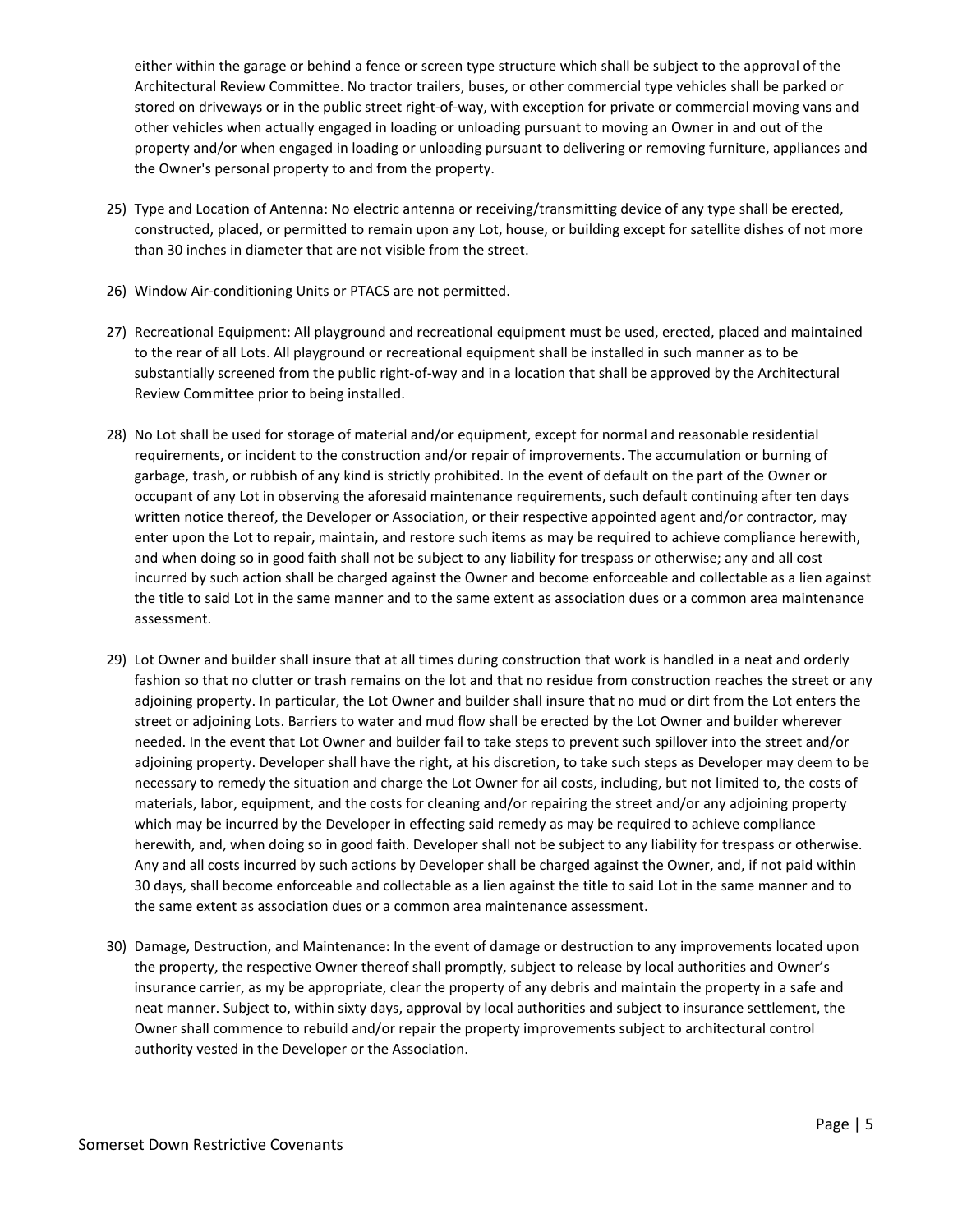- 31) Use of the Premises: Each Lot shall be used only for private, single family residential purposes except that the Developer may, during the initial construction period and so long as Developer owns an interest in the property, maintain construction and sales offices, and sales and advertising displays and signs upon the property to facilitate the construction and sales of the Somerset Downs Subdivision Property. At the Developer's sole discretion, the privilege of maintaining such construction offices may be extended to other contractors when employed by a Lot Owner pursuant to the initial construction of property improvements. Builders shall be permitted to maintain a Model Home during the time that they have 3 or more homes under construction or for sale in the subdivision.
- 32) Animals and Pets: No animals, livestock or poultry of any kind shall be kept, raised, bred, pastured or maintained on any Lot except for household pets such as dogs and cats which may be kept, a maximum of two dogs and/or two cats, for the sole pleasure of the Owner of occupant. In no instance may any such animals be raised or kept for commercial purposes. No animals shall be domiciled outside and no animal facilities such as fences, runs, pens, or kennels shall be erected or maintained upon the property. No animals shall be permitted to run at large and all Owners shall abide by local leash laws and be responsible for any damage and waste attributable to their pets.
- 33) Nuisances: Conduct and Unsightly Materials: No house or structure on any Lot may be used for any business or commercial purpose. Each Owner and occupant shall refrain from any conduct that could cause or result in embarrassment, discomfort, annoyance or nuisance to others. No noxious, offensive or illegal activity shall be permitted. No motorcycle, motor scooter, motor bike, or any unlicensed vehicle of any kind or nature shall be permitted to be operated in or upon the common areas. No Lot shall be used, in whole or in part, for the storage of rubbish of any character whatsoever; nor shall any substance, or material be kept or operated upon any Lot which will emit a foul or noxious odor or which will make any noise of such a level to disturb the peace and quiet of the adjoining and surrounding Lots and or Owners. The foregoing shall not be construed to prohibit the temporary deposits of household garbage, trash or other debris, in approved containers, for normal pickup and removal by city appointed trash removal contractors.
- 34) The hours and days of the week permitted for construction activity to take place in the property shall be regulated by the Developer or Association. Owners and builders shall be required to follow said regulations for designated days and hours permitted for construction activities. Said regulations may be changed from time to time at the discretion of the Developer or Association to protect nearby improved lots from excessive noise and disturbance.
- 35) Hobbies and Activities: The pursuit of any inherently dangerous activity or hobby, including without limitation, the assembly and dis-assembly of motor vehicles and other mechanical devices, the discharge of firearms, BB-guns, pellet guns or fireworks, shall not be allowed upon any Lot or upon the common areas without the express written consent of the Developer or the Association and subject to all applicable local laws and ordinances.
- 36) Oil and Mining Operations: No oil drilling, oil development operations, oil refining, quarrying or mining operations shall be permitted upon any Lot, nor shall oil wells, tunnels, mineral excavations, or shafts be permitted upon any Lot. No derrick or other tanks, structure designed for use in boring for oil or natural gas shall be erected, maintained or permitted upon any Lot.
- 37) Conflicts, Ambiguities and Governmental Restrictions: Each Owner shall observe and comply with all governmental building codes, health regulations, zoning restrictions, and all other regulations applicable to each Lot and the use and enjoyment thereof. In the event of any conflict or ambiguity in or between such governmental regulations and these Restrictive Covenants, the more restrictive provision shall apply.

# **ARTICLE THREE**

# *Common Area Property Rights*

1) The title to the common areas shall be vested in the Association.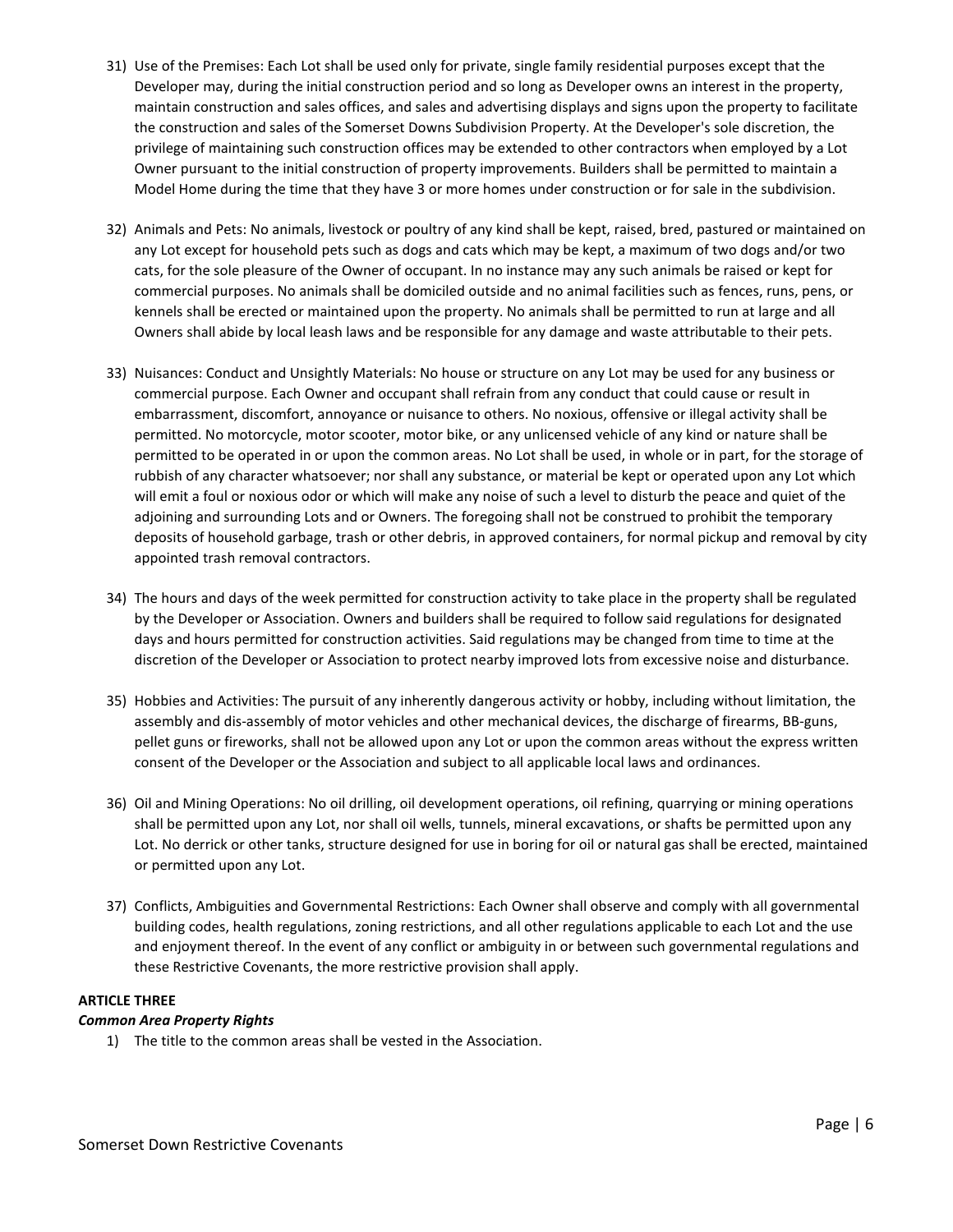- 2) Each Lot Owner, by virtue of membership in the Association, shall have a non-exclusive right for the use and enjoyment of the common areas, subject to the provisions of this Declaration and to the Charter, By-Laws, Rules, and Regulations of the Association.
- 3) The Association shall have the right to limit the use of the common areas to Lot Owners and occupants, their families and guests, and to regulate the use of the common areas.
- 4) The Association shall have the right to suspend the voting privileges and right to use the common areas of any Lot Owner or occupant in the event the Association dues and/or assessments for the Lot become delinquent.
- 5) The Association shall cause to have kept in the fenced portion of land adjacent to the Barn located on the common area at least two horses (two mares, or a mare and foal) for esthetic purposes. The horses may either be owned by the Association and kept-up by the Association, or owned by others and kept-up by others under contract with the Association. Lot Owners, their families, and guests of Lot Owners shall not have any rights to the use of the horses other than for esthetic enjoyment.
- 6) The Association shall have the right to dedicate or transfer all or part of the common areas to any public agency, authority or utility for such purposes and subject to such conditions as may be agreed upon by the members, provided that no such dedication or transfer shall be effective unless the members entitled to cast at least 75% of the votes agree to such dedication or transfer and signify their agreement by a signed and recorded written document, and provided that this paragraph shall not preclude the Board of Directors of the Association from granting easements for the installation and maintenance of electrical, telephone, cable-vision, water and sewerage, utilities and drainage facilities, upon, over, under, and across the common areas without the consent of the membership when such easements are requisite for the convenient use and enjoyment of the property.

# **ARTICLE FOUR**

# *Easements*

- 1) The Lots and Common Areas of the Property shall be subject to all easements, setback lines and other matters as set out on the recorded Plats.
- 2) An easement is hereby reserved for the Developer over and across from the common areas for purposes of access, ingress and egress, to and from the Lots during the development and construction.
- 3) An easement is hereby reserved over and across the Property for all policemen and/or security guards when employed by the Developer or by the Association, and also for employees of utility companies, emergency personnel, firemen, paramedics, and policemen, as may be necessary in the performance of their respective duties.

# **ARTICLE FIVE**

# *Assessments and Other Charges by the Association*

1) Maintenance of Improved Lots: All improved Lots, together with the exterior of all improvements located thereupon, shall be maintained in a neat and attractive condition by their respective Owners or occupants. Such maintenance shall include, but not be limited to, painting, repairing, replacing and caring for roofs, gutters, downspouts, building surfaces, patios, walkways, driveways, and other exterior improvements. The owner or occupant of each Lot shall at all times keep grass, trees, and shrubbery cut and/or pruned in an attractive manner. Should the Association, after giving 21 days written notice to the Lot Owner without satisfactory action taken by the Lot Owner, have to contract for maintenance of Improved Lots in order to maintain the appearance or safety of the Property, the Lot Owner shall be assessed for the cost of the any such maintenance and hereby is bound by the decision of the Developer or Association that such maintenance is necessary and that of cost of such is the Lot Owner's responsibility and obligation hereunder.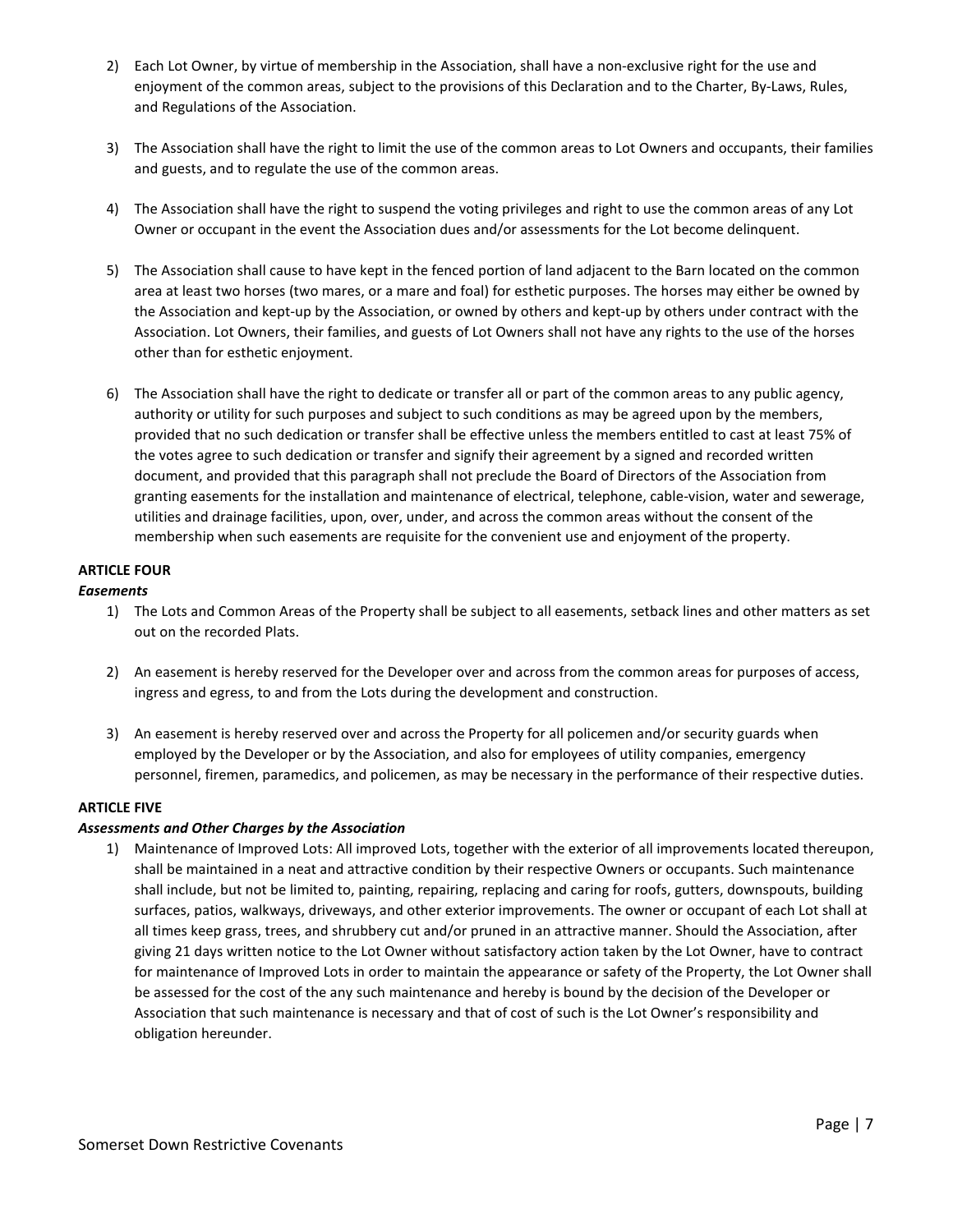- 2) Maintenance of Unimproved Lots: All unimproved Lots shall be mowed by the Developer or Association periodically to maintain a uniformly attractive appearance throughout the property. Owners of unimproved lots will pay to the Developer or Association a separate annual fee for such mowing (Annual Unimproved Lot Maintenance Fee). Said fee shall be established each year by the Developer or Association and shall be paid in advance by January 31 of each calendar year. Purchasers of unimproved Lots shall pay to the Developer or Association a prorated portion of the annual unimproved lot maintenance fee for the remainder of the year from and including the month after sale closing to the end of the calendar year.
- 3) Lot Owner dues and/or assessments shall be estimated and budgeted by the Association annually and shall be charged to the Lot Owners on pro-rated monthly basis. The Developer or Association shall contract with the appropriate contractor(s) for maintenance of the common areas and facilities including, but not limited to, lawn and landscape maintenance, utilities, trash removal, and insurance, and such other costs and expenses as shall be paid by the Association with revenue from Association dues and assessments. Any shortfall in the estimated budget may be made-up by special assessments as determined by the Association from time to time during the year as conditions warrant.
- 4) A lien for unpaid assessments, dues, and other charges provided for herein shall exist and shall be perfected, without any further action of the Association's part, on all Lots on the due day of any such assessment or charge. The Association may, but shall not be required to, record a notice of lien on any Lot to evidence its lien on such Lot. The lien shall be prior and superior to all other liens, except:
	- a. All taxes, bonds, assessments, and other levies which by law would be superior thereto, and
	- b. The lien or charge of any first Mortgage or record (meaning any recorded Mortgage with first priority over other Mortgages) made in good faith and for value.

Such lien(s) may be enforced by suit, judgment, and foreclosure.

5) Until such time as the Somerset Downs Homeowners Association, Inc. is duly formed and the Board of Directors is elected, the Developer shall exercise all the powers, rights, duties, and functions of the Association and Board of Directors, including, but not limited to. the right to assess each Lot Owner for the costs of maintaining the common areas and for other expenses and obligations which the Association is required to satisfy.

# **ARTICLE SIX**

# *General Provisions*

- 1) Annexation: Additional residential property and/or common areas may be annexed to the Property from time to time by recorded Plat at the sole discretion of the Developer.
- 2) In the event of any conflict between the provisions of this Declaration and the By Laws of the Somerset Downs Homeowner's Association, Inc., the provisions of this Declaration shall control and prevail.
- 3) All provisions of this Declaration and any rules, bylaws, and/or regulations of the Association and use restrictions promulgated pursuant thereto which govern the conduct of Lot Owners and which provide for sanctions against Lot Owners shall also apply to all occupants of any Lot, and sanctions shall be applied to Lot Owners for violations by occupants.
- 4) This Declaration shall be construed as covenants running with the land and shall remain in full force and effect for twenty-one years from the date hereof, and shall be automatically extended for successive periods of ten years thereafter subject to amendment or revocation by the Developer and/or no less than a two-thirds vote of the Lot Owners (one vote per Lot) as set out herein.